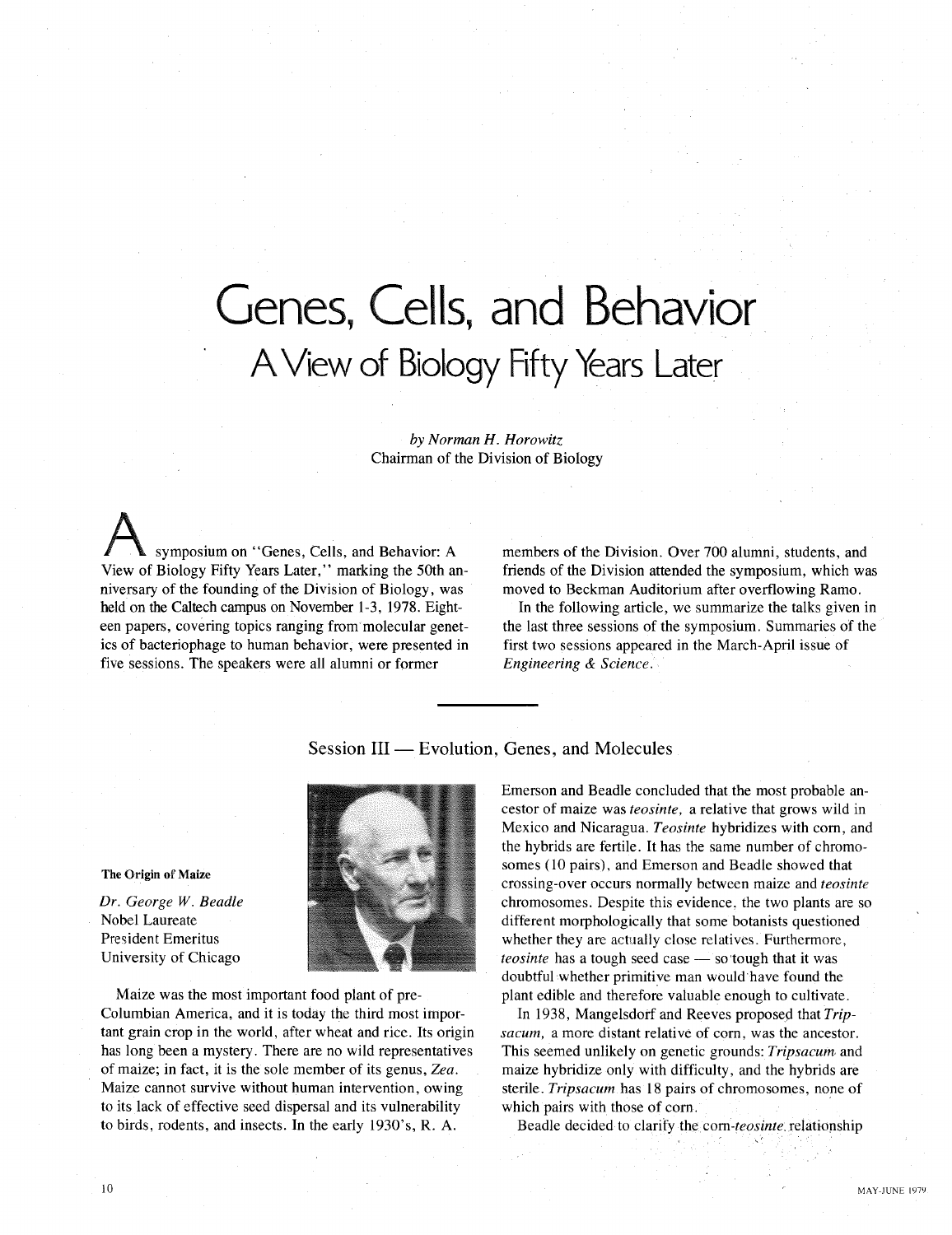by further study of their hybrids. He grew 16,000 F2 backcross plants in a plot near Mexico City and found that parental phenotypes appeared in approximately one out of 500 plants. It was clear from this that there could not be a large number of major gene differences between maize and *teosinte.* Beadle also found that the seeds of *teosinte* can be made edible in several ways. They can be popped; they can be ground between stones with the seed cases and made into edible tortillas; or the shells can be separated from the seeds after grinding by flotation in water, and the seeds can be eaten. Thus, the Indians of Mexico would have had ample reason to cultivate *teosinte* and, by selecting random variants, gradually transform it into maize. Beadle considers this man's most impressive plantbreeding achievement.

This work has practical significance. *Teosinte* is an endangered species in Mexico because of overgrazing. Since it is the only wild relative of com that can be exploited for desirable genetic traits, seed-banking and preservation of populations of *teosinte* should be carried out to save the species.



DNA Sequence Organization and Its Evolution in Drosophila

*Professor M.* S. *Meselson* The Biological Laboratories Harvard University

In this paper, Meselson described a study in his laboratory of certain segments of DNA that he termed' 'mobile genetic elements." These are short fragments of chromosomal DNA from *Drosophila* that Meselson and his co-workers find in some flies but not in others of the same or a closely related species. These fragments may be related to "transposable genetic elements" that have been known for some time in maize and in the bacterium E. *coli.* To detect the mobile elements, random pieces of *Drosophila* DNA (previously cloned in *E. coli* to obtain sufficient quantities) were made radioactive and then were reacted with giant salivary chromosomes under conditions that allowed the fragments to combine with their complementary sequences in the chromosomes. By autoradiography, the number and locations of the binding sites for each fragment could be determined.

Experiments were performed with *D. melanogaster* and

*D. simulans,* which are closely related species. They can be crossed, and their genetic maps and the banding patterns of their salivary chromosomes are very similar. Of 27 random pieces of DNA from these species that were reacted with the salivary chromosomes of both species, 19 combined with a single site (the Same site) in both species. The other 8 combined with more than one site in the species of origin and with fewer sites (in some cases, none) in the other species. For example, one fragment from *D. melanogaster* combined with 23 sites in *melanogaster* chromosomes, but only 3 in *simulans;* of these 3, 2 were the same as the *melanogaster* sites, and one was different. These multisite fragments also showed differences within the species of origin. One fragment, called 232.2, was investigated in detail. It is a segment 1,500 nucleotides long from the Oregon-R race ofD. *melanogaster.* It combines at five positions in one stock of Oregon-R, but at only four in another, and at none of these sites in *D. simulans.* Of particular interest is that it combines with a site of heat-shock puffing in the *melanogaster* chromosomes. (Puffs are enlargements of the chromosomes induced by temperature shocks; they are sites of intense transcription and translation of genes into RNA and proteins.)

It was hoped that this association would make it possible to identify the protein and the biological function of 232.2. By genetic methods, a portion of the puff region containing the binding site of 232.2 was deleted. The resulting flies were apparently normal in the production of all the heat-shock proteins. The function of the mobile element is still a mystery.

The Molecular Analysis of Genes in Drosophila

*Professor David* S. *Hogness* Department of Biochemistry Stanford University Medical Center



David Hogness and his students were the first to apply molecular cloning, or recombinant DNA techniques, to *Drosophila.* They isolated and cloned the first *Drosophila* gene in 1973, and since then they have cloned about two dozen more. Hogness discussed the state of the cloning art as applied to *Drosophila,* with the objective of showing both the possibilities and the limitations of this technology. One advantage that is not often emphasized is that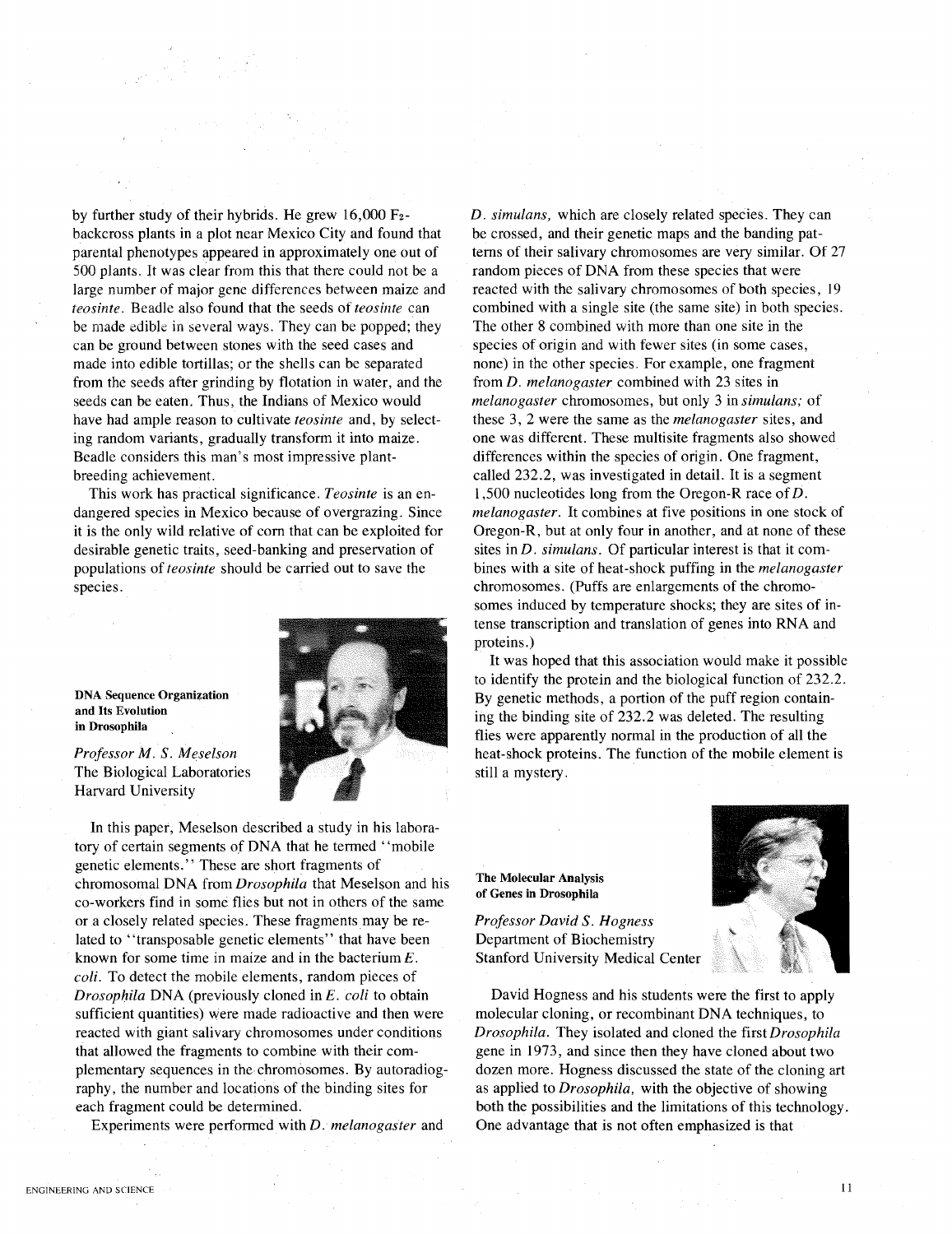### Genes, Cells, and Behavior

*Drosophila* has one of the smallest genomes (total amount of nuclear DNA) of any higher organism. He briefly summarized the steps involved in producing a library of cloned  $genes$   $-$  i.e., a collection of fragments of DNA, each one incorporated into the DNA of a self-replicating vector (a plasmid or a bacteriophage) that can be multiplied indefinitely.

Having produced a library that includes all the genes of an organism like *Drosophila,* the next problem is to select from among the many thousands of cloned fragments the one that includes the gene of interest. Current methods for solving this problem depend on the availability of a complementary copy of the desired gene. The copy is made radioactive and is allowed to combine with the gene by complementary base-pairing; the gene is then identified by its radioactivity. Such complementary copies exist in cells in the form of messenger-RNA, but usually in amounts too small to be useful for this purpose.

This was the case in the example that Hogness discussed in detail — that of the genes for the histones of *Drosophila.* (Histones are five proteins that are combined with DNA in chromosomes.) Histone messenger-RNA's had been obtained from the sea urchin, however, and it is known that histones have undergone little change in evolution. Taking advantage of this fact, Hogness and his coworkers used sea urchin RNA to identify clones bearing the histone genes of *Drosophila.* These were grown up, and the *Drosophila* genes were isolated from them. The usual procedure could now be reversed and, by use of the purified *Drosophila* genes, the messenger-RNA could be isolated from extracts of *Drosophila* cell cultures. It was found that the five histone genes are clustered on the second chromosome, and the cluster of five is repeated about 100 times. Studies on the "leader sequence" — the stretch of DNA immediately preceding the genes  $-$  are under way to identify the signals involved in translation of the genes.

More difficult cases are those in which it is not ever certain that the gene makes a messenger-RNA. One such example is the bithorax complex of genes. This is a cluster of eight or more genes that control the development of the thoracic and abdominal segments of *Drosophila.* These genes are typical of the majority of genes that have been studied in this organism in that the molecular mechanism of their action is unknown. This problem is approachable if a gene with an identified messenger-RNA exists in the neighborhood on the same chromosome, as is true in this case. By use of a series of overlapping DNA sequences, it should then be possible to reach and identify the gene (s) of interest.

#### Genetics of Bacterial Nitrogen Fixation

*Dr. S.-C. Shen* Institute of Plant Physiology Academia Sinica, Shanghai People's Republic of China



The biological fixation of nitrogen is carried out by nitrogenase, an iron- and molybdenum-containing multiprotein complex found in certain bacteria; this enzyme complex catalyses the fixation and reduction of  $N_2$  to  $NH_3$ . Nitrogenase is specified by a set of nitrogen-fixation *(nif)* genes. (There is currently much interest in these genes, motivated by the desire to gain an understanding of the mechanism of nitrogen fixation and also by the possibility of applying genetic engineering methods to the *nif* genes of the bacterium *Klebsiella penumoniae.* )

The *nif* genes of *K. pneumoniae* were first mapped by Dixon and Kennedy, who placed nine genes in two clusters in the neighborhood of the *his* operon (a group of genes controlling the synthesis of the amino acid histidine), The two clusters were separated by a "silent region" some 9,000 nucleotides in length. This result has been reexamined by Shen and his co-workers, using newly isolated as well as previously known *nif* mutants. No silent region was found. Seven different genes were identified among 21 mutants, and these all mapped in a single cluster in the *his* region. It is not yet known whether the *nif* cluster is organized into a single operon (a group of genes that are switched on and off as a unit).

Recently, Brill has identified 14 *nif* genes in seven operons in K. *pneumoniae.* It was shown that three of the genes determine the structure of three nitrogenase polypeptides, and four others determine the iron-molybdenum cofactor and an electron-transport factor. Results from Shen's laboratory show that one *nif* gene, N-120, is needed for the synthesis of the two components of nitrogenase. Whether N-120 is a 15th gene for N-fixation remains to be proved.

Shen also reported that *nif* mutant C-7 produces 60 percent of the normal level of glutamine synthetase activity and only 30 percent of the normal amount of glutamate synthetase activity. Extracts of the same mutant contain only traces of components I and II (major protein components of nitrogenase). C-7 is an example of a class of *nif* genes that exert a regulatory effect on other *nif* genes, besides specifying their own product. In view of such complexities, difficulties in the cloning of *nif* genes can be anticipated.

12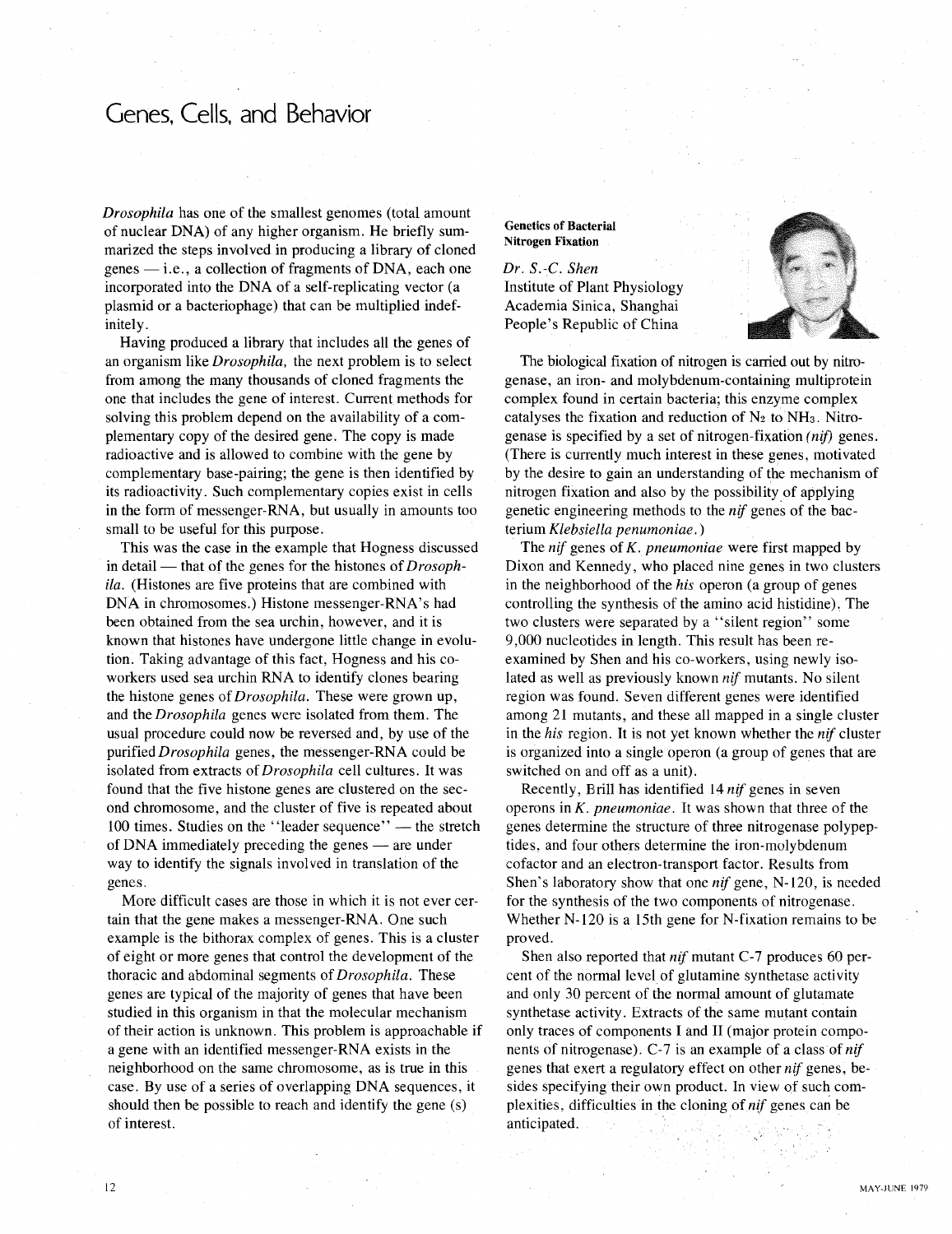### Session  $IV$  — Biology of Cells

Hormones and Tissue Culture: Basic and Health-Science Aspects

*Professor Gordon H. Sato* Department of Biology University of California San Diego



Gordon Sato began his lecture with an autobiographical note. He recalled his youth in a tough neighborhood of Los Angeles, his job as a gardener in Pasadena, and his admission to Caltech as a probationary graduate student after he had a disabling fall from his truck. A guest in the audience - a physicist from the East Coast - wrote later to say that as long as Caltech remains flexible enough to admit students like Gordon Sato, it need not worry that it will suffer the decline he sees in some other elitist universities.

Sato then described the two major achievements that have been made in his laboratory in the last 20 years. The first of these was the discovery that the commonly observed overgrowth of animal-cell tissue cultures by fibroblasts was not caused by "de-differentiation" of differentiated cells, as was formerly believed, but by the fact that fibroblasts  $-$  which are ever-present in tissues  $$ were selectively favored by the culture conditions then employed and outgrew all other cells. Having established this, the next step was to learn how to make the desired cell types grow, The accomplishment of this goal is the second achievement.

The key to the problem turned out to be hormones. It appears that each type of cell requires a particular set of hormones for growth. For example, a line of pituitary cells studied in Sato's laboratory requires for optimal growth insulin, transferrin, thyroxin, parathyroid hormone, thyroidreleasing hormone, fibroblast growth factor, and somatomedin C. These hormones are usually provided in calf serum, which is customarily used in cell-culture media. The hormones can replace serum and thus make possible a chemically defined medium for this cell line.

Other cell lines require other hormones, and approximately 20 different kinds of cells have been cultured in this way in Sato's laboratory. In some cases, growth is better in the defined medium than in serum-containing medium. The importance of the discovery that every cell is dependent on a specific complex of hormones is, first of all, that it constitutes new knowledge about the organization of the animal (including human) body. It makes it possible to establish new, primary cell cultures more readily than before. And it could lead to practical benefits, as in cancer biology, where knowledge of the specific hormone requirements of different kinds of cancer cells may offer, to quote Sato, "the possibility of manipulating the physiology of these tumors and combining them with chemotherapy to optimize treatment."

Genetic and Functional Dissection of the Major Histocompatibility Complex

*Professor Donald* C. *Shreffler* Chairman Department of Genetics Washington University School of Medicine



Donald Shreffler's subject was the major histocompatibility complex (MHC), which is a closely linked cluster of genes that is present in recognizably homologous form in mammals, birds, and amphibians. It contains the genes responsible for the classical histocompatibility, or selfrecognition, function that is manifested in graft rejection. More recently, the MHC has been found to be involved in certain immune mechanisms and in susceptibility to various diseases. Shreffler's talk focused on these newer aspects. He pointed out, for example, that there is a strong association between ankylosing spondylitis (a form of arthritis) and HL-A B27, an antigen determined by one form of a gene of the MHC of man. Over 90 percent of patients with ankylosing spondylitis have this antigen, but fewer than 10 percent of the unaffected controls show it. Other associations between particular MHC genes and disease are found in pharyngeal carcinoma in man and in virusinduced leukemia of mice.

Other recent findings relate to cell-recognition responses - for example, that involved in the interaction between so-called B- and T-Iymphocytes, which cooperate in the production of antibodies. Shreffler and others have shown that, for this reaction to occur, the Band T cells must be identical in the I gene of the MHC. Similarly, in killing reactions against virus-infected cells, the target cell and the killing lymphocyte must share the same K and D regions of the MHC in order that the reaction may take place. Mutations in either genetic region lead to failure to kill virusinfected cells.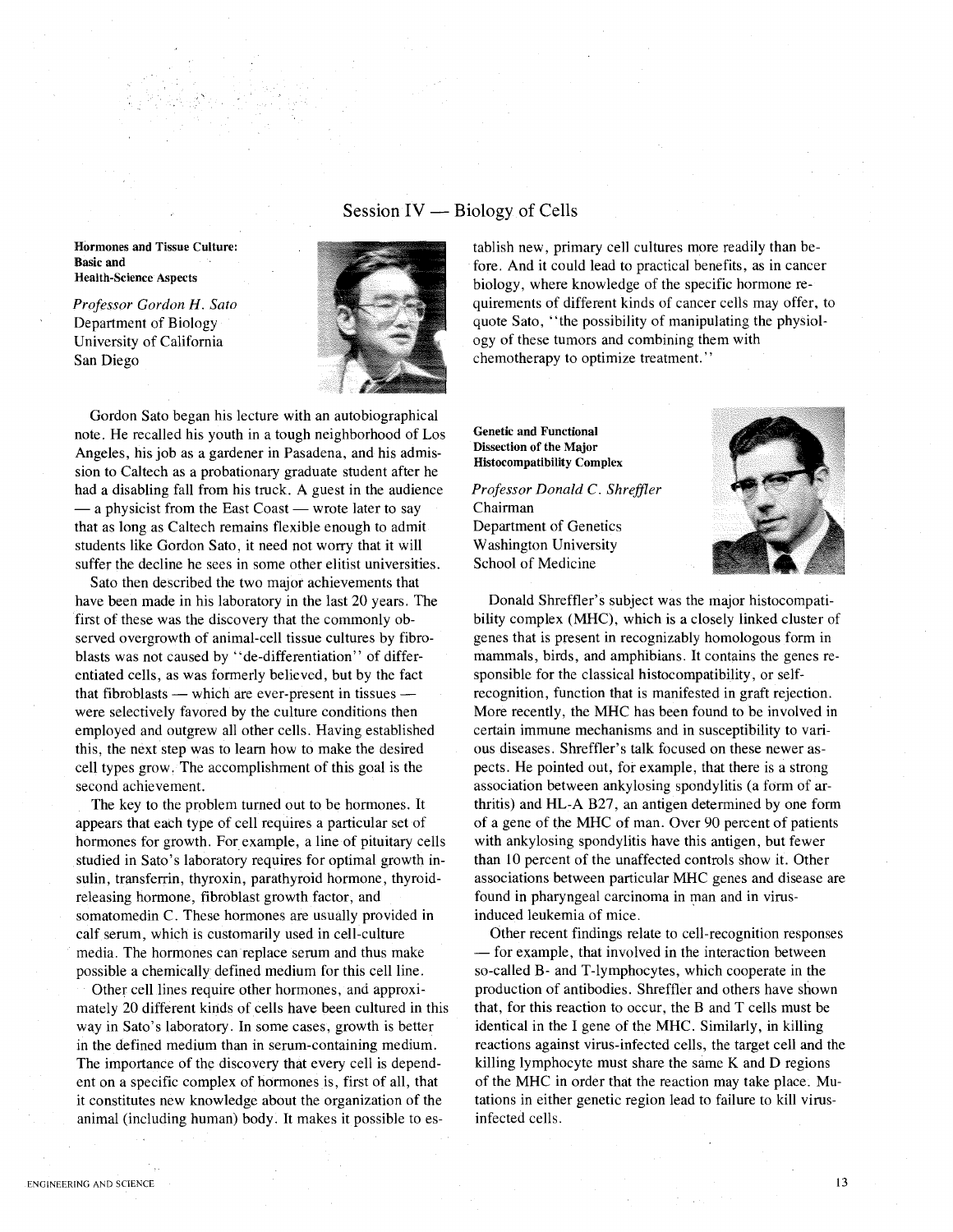### Genes, Cells, and Behavior

Another interesting finding has been the identification of serum protein Ss (first detected by Shreffler when he was a student at Caltech and mapped by him to the MHC region of the mouse) with one of the components of complement, which is the name given to a group of proteins in the blood that act cooperatively to lyse foreign cells.

Shreffler also summarized evidence showing that considerable duplication of genes has occurred in the course of evolution of the MHC complex. Duplicate genes are common within the complex, and the proteins determined by these genes are very similar in structure. He concluded by observing that the MHC system is becoming one of the most useful in molecular genetics.

#### Simple Social Cells

*Professor Dale Kaiser* Department of Biochemistry Stanford University Medical Center



Myxobacteria are rod-shaped bacteria about five microns in length. Although bacterial in structure, they exhibit multicellular behavior and may be the simplest social cells. Their social behavior is shown in their movements. Large groups of cells move together, in cell-to-cell contact, like rafts of logs. The mechanism of this movement, called "gliding," is unknown. It occurs only on solid surfaces and is always in the direction of the long axis of the bacteria, with frequent reversals. Individual cells are capable of movement, but movement is more frequent and continuous in groups. A moving group leaves a trail of slime

that is followed by other groups. When starved, myxobacteria aggregate to form stalked fruiting bodies that produce spores.

The social behavior of myxobacteria can probably be explained by the fact that they secrete enzymes into the external medium to digest the cells that form their food. Single cells cannot produce enough enzyme to support their growth at a maximal rate, but a large number of cells can do so by pooling their enzymes.

Kaiser and Hodgkin have isolated a large number of non-motile mutants. In many cases, the mutants complement one another; that is, they become motile when mixed together. This effect, called "stimulation," is phenotypic only. Re-isolated cells are still non-motile. There are six complementation groups of mutants, any two of which will show the stimulation response when mixed. Transduction crosses have revealed 22 loci, 17 of which belong to one of the six complementing groups. The other groups map to single loci.

Study of revertants has shown that there are two kinds of motile cells — those that can move as single cells and those that move only in groups. The former movement is determined by a set of genes called system A, the latter by system S. Wild type has both systems. System A consists of the genetic loci described above, and any cell with a complete set of these genes can move singly. System S contains at least nine genes. The two systems have one gene in common but are otherwise independent.

Social movement is associated with the possession of pili -long, hairlike processes growing out of one end of the cell. Pili production is controlled by the S genes. Pili apparently bind cells together and enable them to move as a group. Complementing S mutants stimulate one another to move, and  $-$  remarkably  $-$  they do so by inducing pili formation.

Session  $V$  — Neurons and Behavior

Variations in Human Brain Organization

*Professor Jerre Levy* Department of Behavioral Sciences University of Chicago



It was discovered in 1836 that speech is localized to the left side of the brain. By the end of the 19th century it was believed that all sensory understanding and cognition were the function of the left hemisphere. The right side of the brain was thought to receive and send information but not to process it. As recently as the 1940's, studies on splitbrain patients (individuals whose corpus callosum  $-$  the large tract of fibers connecting the two hemispheres had been severed to control intractable epilepsy) failed to detect any effects of hemispheric separation on brain function.

In the 1960's a series of split-brain patients of Drs. J. E. Bogen and P. J. Vogel were studied in Roger Sperry's lab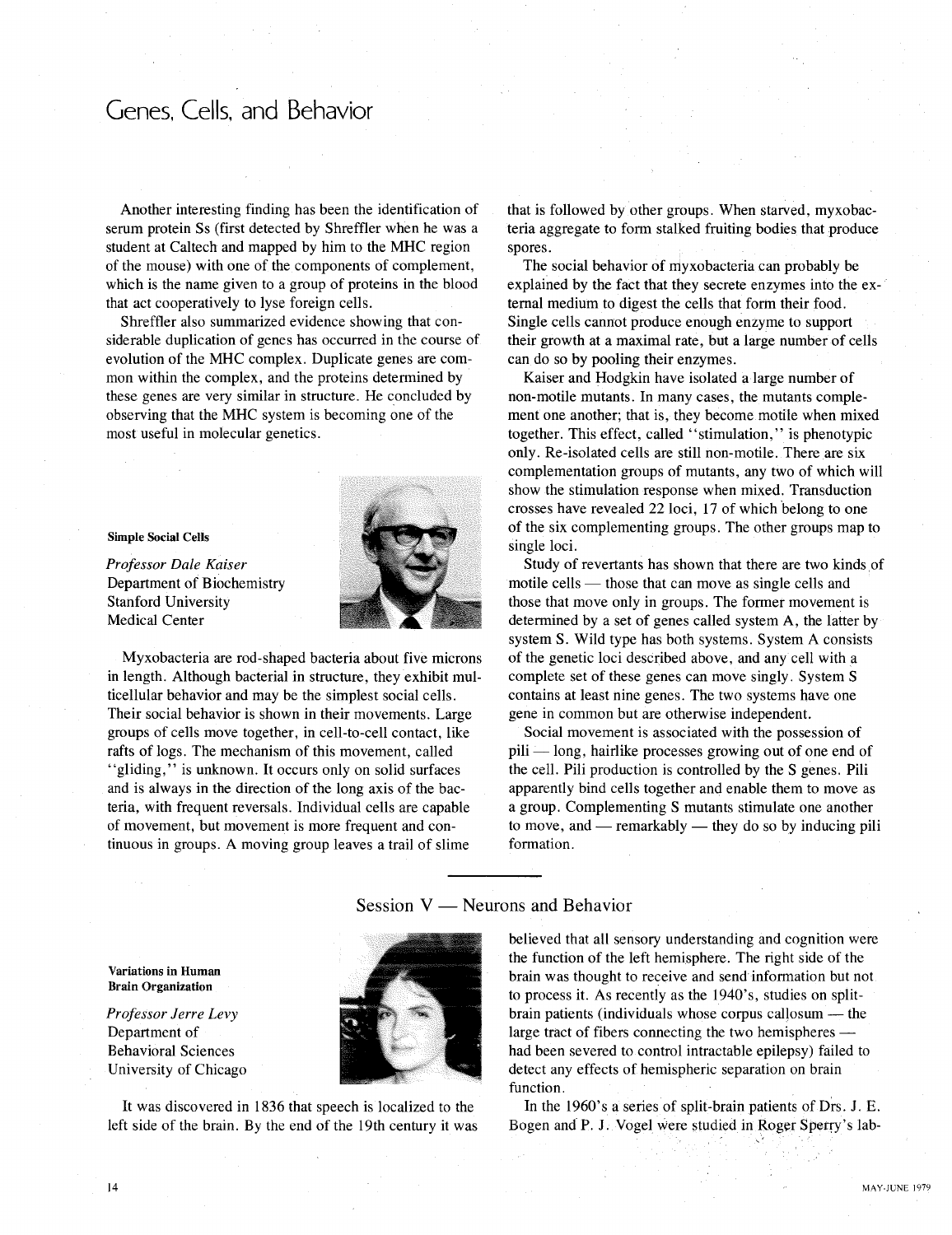oratory. These-studies revealed a distinct syndrome. Sensory inputs directed to one hemisphere did not cross to the other. For example, an object placed in the left hand (hidden from view) was sensed by the right hemisphere but could not be named by the patient, since that hemisphere is speechless. The right hemisphere nevertheless recognized the object, as shown by the ability of the left hand to select a matching object.

Although the two hemispheres were completely isolated from each other, the performance of the patients in everyday life was normal, showing that the integrative function of each hemisphere had not been disrupted by the disconnection. This was one important result of these experiments. Another was the demonstration that the right hemisphere is a conscious, thinking half-brain. The cognitive functions of the hemispheres were explored by a variety of tests. The right hemisphere dominates in pattern recognition, especially facial or other complex patterns encountered for the first time. It is weak in verbal and phonetic abilities, but strong in extracting spatial and physical relationships nonlinguistically. Its memories are rich in the sensory qualities of the objects recalled. The left hemisphere understands logical causality; it is abstract and analytical; and its reasoning is propositional. These are all qualities associated with speech and language.

The foregoing applies to nearly all right-handed persons, but only 60-65 percent of left-handers have language in the left hemisphere. The others are lateralized in the opposite sense, or are only weakly lateralized. Those with left lateralization have the problem that when writing they need access to linguistic information from the left hemisphere, but normal motor pathways are crossed. In many cases it appears that ipsilateral (same-sided) motor pathways are used. Tests indicate a correlation between hand posture in writing (hand inverted above the line of writing) and the use of ipsilateral pathways.

#### Navigation by Honeybees

*Professor James* L. *Gould* Department of Biology Princeton University

Ethology is the study of animal behavior. It owes its existence as a scientific discipline to two basic discoveries. First, animals live in unique sensory worlds, separate from our own; and second, animals are to a large extent robots, pre-programmed by their genes. After outlining the evidence for these conclusions, Gould summarized the present state of knowledge of honeybee navigation.

Bees fly great distances in search of food, often 1 to 10 kilometers  $-$  the equivalent of a journey of 60 to 600 miles for a human being. To locate food and then find its way back to the hive without getting lost, the bee uses conspicuous landmarks and celestial navigation. The latter is performed with reference to the sun. Karl von Frisch, the founder of this field, showed that bees know the sun's position even when it is hidden behind trees or clouds or when it is below the horizon. This capacity resides in the ability of bees to perceive both ultraviolet (UV) and polarized light. (We are blind to both.) The advantage of polarized UV for navigation is that polarization (caused by Rayleigh scattering of sunlight in the atmosphere) contains information concerning the position of the sun, and clouds are nearly transparent to UV.

In trying to learn how honeybees use polarized UV to locate the sun, Gould and a colleague first train bees to use an artificial food source. They then observe the bees when, after their return to the hive, they communicate the location of the food to the colony by means of their "dance language." This communication is performed under artificial sky patterns controlled by the experimenters. Wavelength distribution, elevation, angular size, brightness, and polarization are varied, and the interpretation given by the bees to different patterns of sensory cues is deduced from their dance. Current evidence suggests that forager bees in the field somehow record a picture of the sky. On their return to the hive, they match the cues visible in the sky overhead with the recorded picture. They use a set of fixed rules to relate the visible cues to the location of the sun, and they then orient their waggle dance in the direction of the food. Since the attendant bees use the same rules to interpret the dance, it does not matter if, as can happen under the rules, the dance is in fact misoriented.

The goal of ethological research is to analyze behavior at all its levels of organization down to the genetic and molecular level. Another challenge for ethology, to quote Gould, "is to apply its insights to our own species  $-$  to discover how the unseen hands of evolution are directing or predisposing our behavior now that we have, at least overtly, left our hunter-gatherer heritage so very far behind."